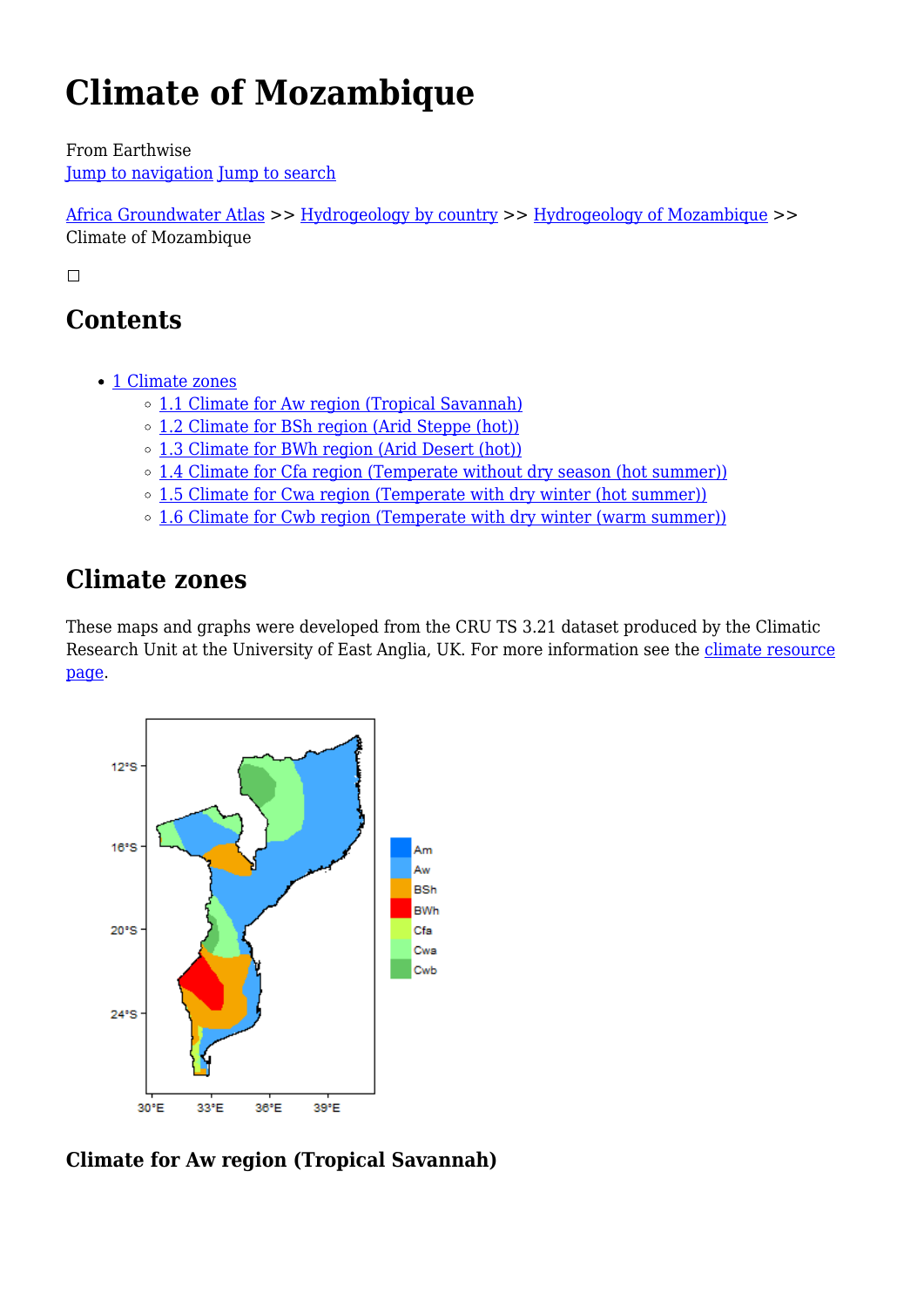

### **Climate for BSh region (Arid Steppe (hot))**



### **Climate for BWh region (Arid Desert (hot))**

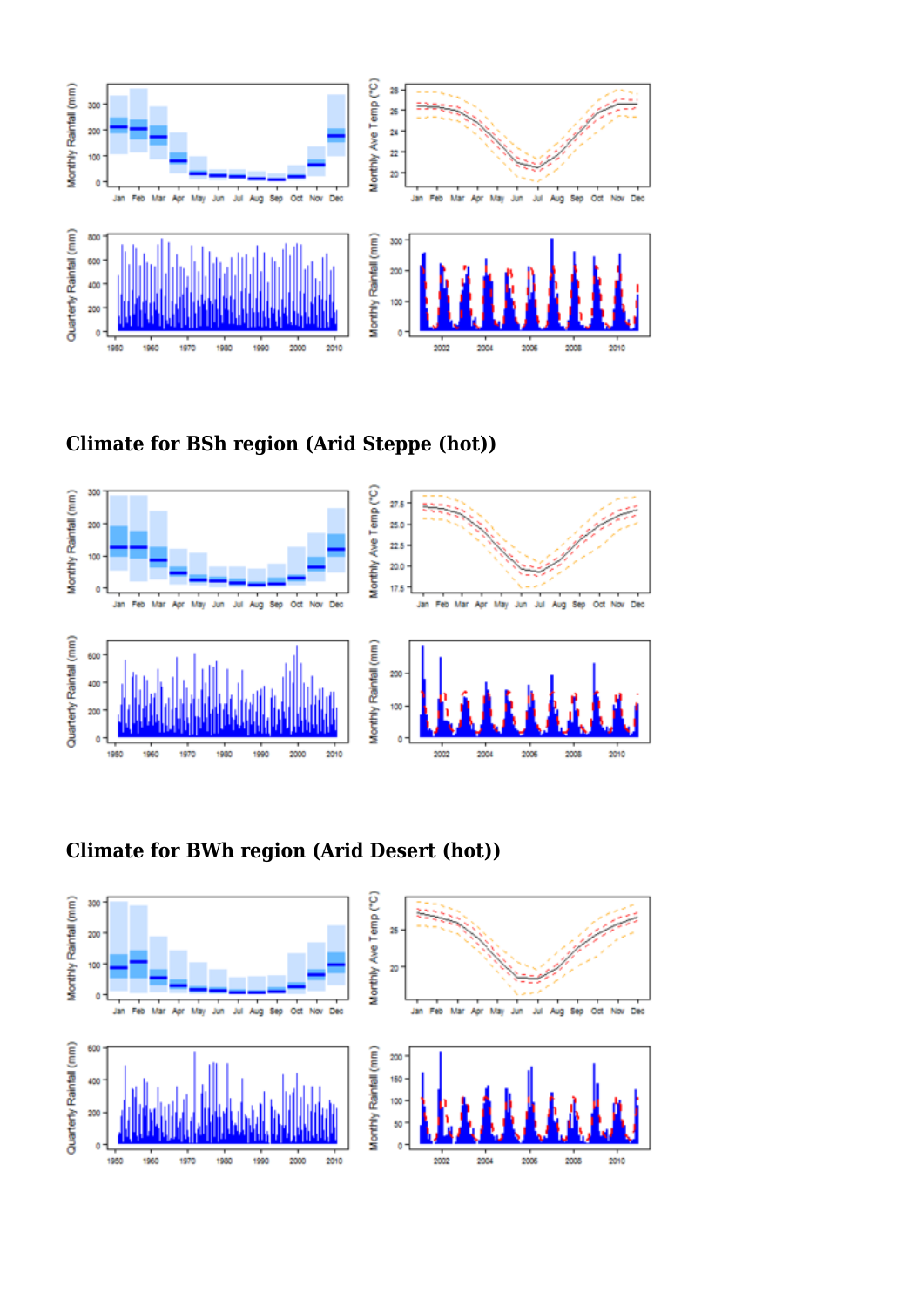**Climate for Cfa region (Temperate without dry season (hot summer))**









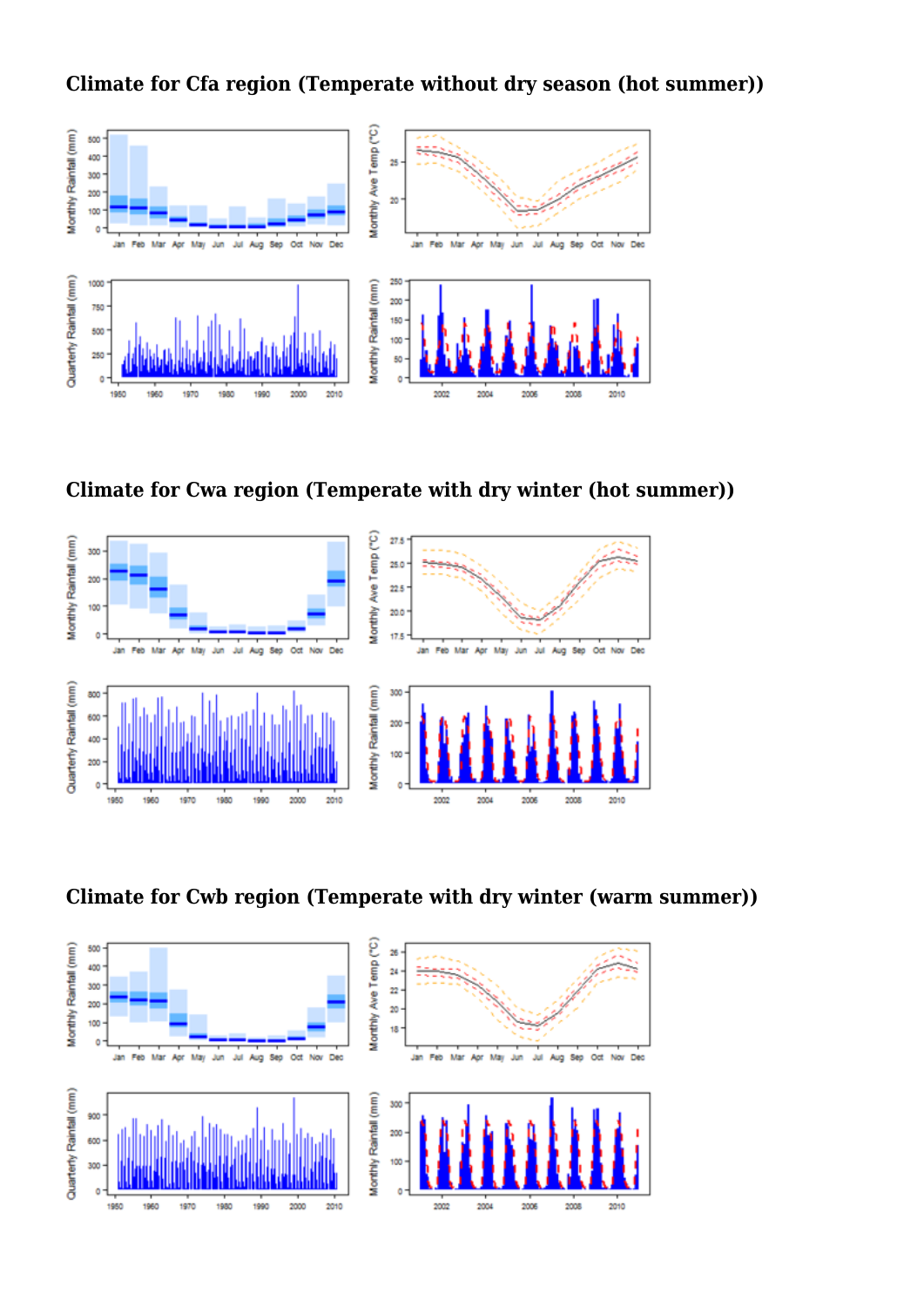Retrieved from ['http://earthwise.bgs.ac.uk/index.php?title=Climate\\_of\\_Mozambique&oldid=32823'](http://earthwise.bgs.ac.uk/index.php?title=Climate_of_Mozambique&oldid=32823) [Categories:](http://earthwise.bgs.ac.uk/index.php/Special:Categories)

- [Africa Groundwater Atlas](http://earthwise.bgs.ac.uk/index.php/Category:Africa_Groundwater_Atlas)
- [Climate](http://earthwise.bgs.ac.uk/index.php/Category:Climate)

## **Navigation menu**

#### **Personal tools**

- Not logged in
- [Talk](http://earthwise.bgs.ac.uk/index.php/Special:MyTalk)
- [Contributions](http://earthwise.bgs.ac.uk/index.php/Special:MyContributions)
- [Log in](http://earthwise.bgs.ac.uk/index.php?title=Special:UserLogin&returnto=Climate+of+Mozambique&returntoquery=action%3Dmpdf)
- [Request account](http://earthwise.bgs.ac.uk/index.php/Special:RequestAccount)

#### **Namespaces**

- [Page](http://earthwise.bgs.ac.uk/index.php/Climate_of_Mozambique)
- [Discussion](http://earthwise.bgs.ac.uk/index.php?title=Talk:Climate_of_Mozambique&action=edit&redlink=1)

 $\Box$ 

#### **Variants**

#### **Views**

- [Read](http://earthwise.bgs.ac.uk/index.php/Climate_of_Mozambique)
- [Edit](http://earthwise.bgs.ac.uk/index.php?title=Climate_of_Mozambique&action=edit)
- [View history](http://earthwise.bgs.ac.uk/index.php?title=Climate_of_Mozambique&action=history)
- [PDF Export](http://earthwise.bgs.ac.uk/index.php?title=Climate_of_Mozambique&action=mpdf)

 $\overline{\phantom{a}}$ 

#### **More**

#### **Search**

Search  $\|$  Go

#### **Navigation**

- [Main page](http://earthwise.bgs.ac.uk/index.php/Main_Page)
- [Recent changes](http://earthwise.bgs.ac.uk/index.php/Special:RecentChanges)
- [Random page](http://earthwise.bgs.ac.uk/index.php/Special:Random)
- [Help about MediaWiki](https://www.mediawiki.org/wiki/Special:MyLanguage/Help:Contents)